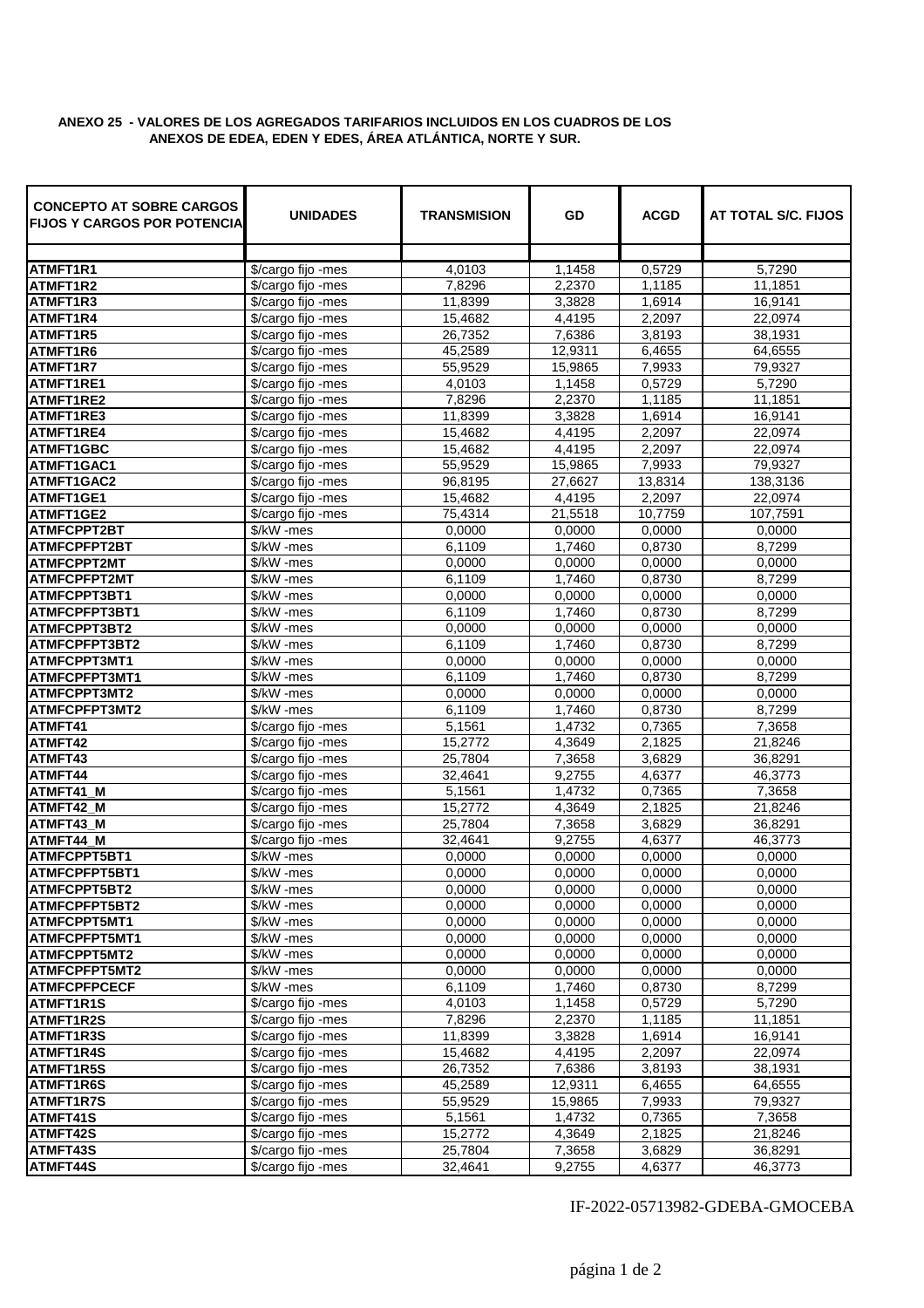| <b>CONCEPTO AT SOBRE</b><br><b>CARGOS VARIABLES</b> | <b>Cargo AT</b>                 | A-T              | A-GD             | <b>A-ACGD</b>    | AT TOTAL \$/kWh  |
|-----------------------------------------------------|---------------------------------|------------------|------------------|------------------|------------------|
| T1-cv1                                              | ATCV1T1R                        | 0,0620           | 0,0301           | 0,0162           | 0,1083           |
| T1-cv2                                              | ATCV2T1R                        | 0,1041           | 0,0301           | 0.0162           | 0,1504           |
| T1-cv3                                              | ATCV3T1R                        | 0,1657           | 0,0301           | 0,0162           | 0,2120           |
| T1-cv4                                              | ATCV4T1R                        | 0,2137           | 0,0301           | 0,0162           | 0,2600           |
| T1-cv5                                              | ATCV5T1R                        | 0,2698           | 0,0301           | 0,0162           | 0,3161           |
| T1-cv6                                              | ATCV6T1R                        | 0,3257           | 0,0301           | 0,0162           | 0.3720           |
| T1-cv7                                              | ATCV7T1R                        | 0,4305           | 0,0301           | 0,0162           | 0,4768           |
| T1re-cv1                                            | ATCV1T1RE                       | 0,1703           | 0,0301           | 0,0162           | 0,2165           |
| T1re-cv2                                            | ATCV2T1RE                       | 0,2753           | 0,0301           | 0,0162           | 0,3215           |
| T1re-cv3                                            | ATCV3T1RE                       | 0,3656           | 0,0301           | 0,0162           | 0,4119           |
| T1re-cv4                                            | ATCV4T1RE                       | 0,5455           | 0,0301           | 0,0162           | 0,5918           |
| T1gbc                                               | <b>ATCVT1GBC</b>                | 0,4166           | 0,0560           | 0,0300           | 0,5027           |
| T1gac-cv1                                           | ATCV1T1GAC                      | 0,4121           | 0,0560           | 0,0300           | 0,4982           |
| T1gac-cv2                                           | ATCV2T1GAC                      | 0,4288           | 0,0560           | 0,0300           | 0,5148           |
| T1ge-cv1                                            | ATCV1T1GE                       | 0,4141           | 0,0560           | 0,0300           | 0,5002           |
| T1ge-cv2                                            | ATCV2T1GE                       | 0,4328           | 0.0560           | 0,0300           | 0,5189           |
| T1ap                                                | <b>ATCVT1AP</b>                 | 0,1445           | 0,0560           | 0,0300           | 0,2306           |
| T2BT-cvp                                            | <b>ATCVPT2BT</b>                | 0,1161           | 0,0560           | 0,0300           | 0.2022           |
| T2BT-cvfp                                           | <b>ATCVFPT2BT</b>               | 0,1169           | 0,0560           | 0,0300           | 0,2030           |
| T2MT-cvp                                            | <b>ATCVPT2MT</b>                | 0.1169           | 0,0560           | 0,0300           | 0,2030           |
| T2MT-cvfp<br>T3BT-cv1p                              | <b>ATCVFPT2MT</b><br>ATCV1PT3BT | 0,1137<br>0,0000 | 0,0560<br>0,0560 | 0,0300<br>0,0300 | 0,1998<br>0,0861 |
| T3BT-cv1r                                           | ATCV1RT3BT                      | 0,0000           | 0.0560           | 0.0300           | 0,0861           |
| T3BT-cv1v                                           | ATCV1VT3BT                      | 0,0000           | 0,0560           | 0,0300           | 0,0861           |
| T3BT-cv2p                                           | ATCV2PT3BT                      | 0,0191           | 0,0560           | 0,0300           | 0,1052           |
| T3BT-cv2r                                           | ATCV2RT3BT                      | 0,0207           | 0,0560           | 0,0300           | 0,1068           |
| T3BT-cv2v                                           | ATCV2VT3BT                      | 0,0207           | 0,0560           | 0,0300           | 0,1068           |
| T3MT-cv1p                                           | ATCV1PT3MT                      | 0,0000           | 0,0560           | 0,0300           | 0,0861           |
| T3MT-cv1r                                           | ATCV1RT3MT                      | 0,0000           | 0,0560           | 0,0300           | 0,0861           |
| T3MT-cv1v                                           | ATCV1VT3MT                      | 0,0000           | 0,0560           | 0,0300           | 0,0861           |
| T3MT-cv2p                                           | ATCV2PT3MT                      | 0,0191           | 0,0560           | 0,0300           | 0,1052           |
| T3MT-cv2r                                           | ATCV2RT3MT                      | 0,0207           | 0,0560           | 0,0300           | 0,1068           |
| T3MT-cv2v                                           | ATCV2VT3MT                      | 0,0207           | 0,0560           | 0,0300           | 0,1068           |
| T6BT-cvp                                            | ATCVPT6BT                       | 0,1060           | 0,0000           | 0.0000           | 0,1060           |
| T6BT-cvfp                                           | ATCVFPT6BT                      | 0,1060           | 0,0000           | 0,0000           | 0,1060           |
| T6BT-cvp                                            | <b>ATCVPT6MT</b>                | 0,1060           | 0,0000           | 0,0000           | 0,1060           |
| T6BT-cvfp<br>T4-cv1                                 | <b>ATCVFPT6MT</b><br>ATCV1T4RP  | 0,1060           | 0,0000           | 0,0000           | 0,1060<br>0,1943 |
| T4-cv2                                              | ATCV2T4RP                       | 0,1480<br>0,1943 | 0,0301<br>0,0301 | 0,0162<br>0,0162 | 0,2406           |
| T4-cv3                                              | ATCV3T4RP                       | 0,2388           | 0.0301           | 0,0162           | 0,2851           |
| T4-cv4                                              | ATCV4T4RP                       | 0,3202           | 0,0301           | 0,0162           | 0,3665           |
| T4-cv1                                              | ATCV1T4NRP                      | 0,2753           | 0,0560           | 0,0300           | 0,3614           |
| T4-cv2                                              | ATCV2T4NRP                      | 0,3614           | 0,0560           | 0,0300           | 0,4474           |
| T4-cv3                                              | ATCV3T4NRP                      | 0,4442           | 0,0560           | 0,0300           | 0,5303           |
| T4-cv4                                              | ATCV4T4NRP                      | 0,5956           | 0,0560           | 0,0300           | 0,6817           |
| T4-cv1                                              | ATCV1T4RM                       | 0,1559           | 0,0301           | 0,0162           | 0,2021           |
| T4-cv2                                              | ATCV2T4RM                       | 0,2041           | 0,0301           | 0,0162           | 0,2504           |
| T4-cv3                                              | ATCV3T4RM                       | 0,2517           | 0,0301           | 0,0162           | 0,2980           |
| T4-cv4                                              | ATCV4T4RM                       | 0,3364           | 0,0301           | 0,0162           | 0,3827           |
| T4-cv1                                              | ATCV1T4NRM                      | 0,2899           | 0,0560           | 0,0300           | 0,3760           |
| T4-cv2                                              | <b>ATCV2T4NRM</b>               | 0,3796           | 0,0560           | 0,0300           | 0,4657           |
| T4-cv3                                              | <b>ATCV3T4NRM</b>               | 0,4681           | 0,0560           | 0,0300           | 0,5542           |
| T4-cv4<br>T1RS-cv1                                  | ATCV4T4NRM<br><b>ATCV1T1RS</b>  | 0,6257<br>0,0620 | 0,0560<br>0,0301 | 0,0300<br>0,0162 | 0,7118<br>0,1083 |
| T1RS-cv2                                            | ATCV2T1RS                       | 0,1041           | 0,0301           | 0,0162           | 0,1504           |
| T1RS-cv3                                            | <b>ATCV3T1RS</b>                | 0,1657           | 0,0301           | 0,0162           | 0,2120           |
| T1RS-cv4                                            | ATCV4T1RS                       | 0,2137           | 0,0301           | 0,0162           | 0,2600           |
| T1RS-cv5                                            | <b>ATCV5T1RS</b>                | 0,2698           | 0,0301           | 0,0162           | 0,3161           |
| T1RS-cv6<br>T1RS-cv7                                | ATCV6T1RS<br><b>ATCV7T1RS</b>   | 0,3257<br>0,4305 | 0,0301<br>0,0301 | 0,0162<br>0,0162 | 0,3720<br>0,4768 |
| T4RS-cv1                                            | <b>ATCV1T4RPS</b>               | 0,1480           | 0,0301           | 0,0162           | 0,1943           |
| T4RS-cv2                                            | ATCV2T4RPS                      | 0,1943           | 0,0301           | 0,0162           | 0,2406           |
| T4RS-cv3                                            | <b>ATCV3T4RPS</b>               | 0,2388           | 0,0301           | 0,0162           | 0,2851           |
| T4RS-cv4                                            | <b>ATCV4T4RPS</b>               | 0,3202           | 0,0301           | 0,0162           | 0,3665           |

(\*) LAS CATEGORIAS CORRESPONDIENTES A DISTRIBUIDORES MUNICIPALES EN T3 Y T5, NO POSEEN $\rm K$ g $\hat{\rm R}$ R $\hat{\rm R}$ a $\hat{\rm R}$ a $\hat{\rm H}$ a $\hat{\rm AR}$ n $\rm GDEBA$ – $\rm GMOCEBA$